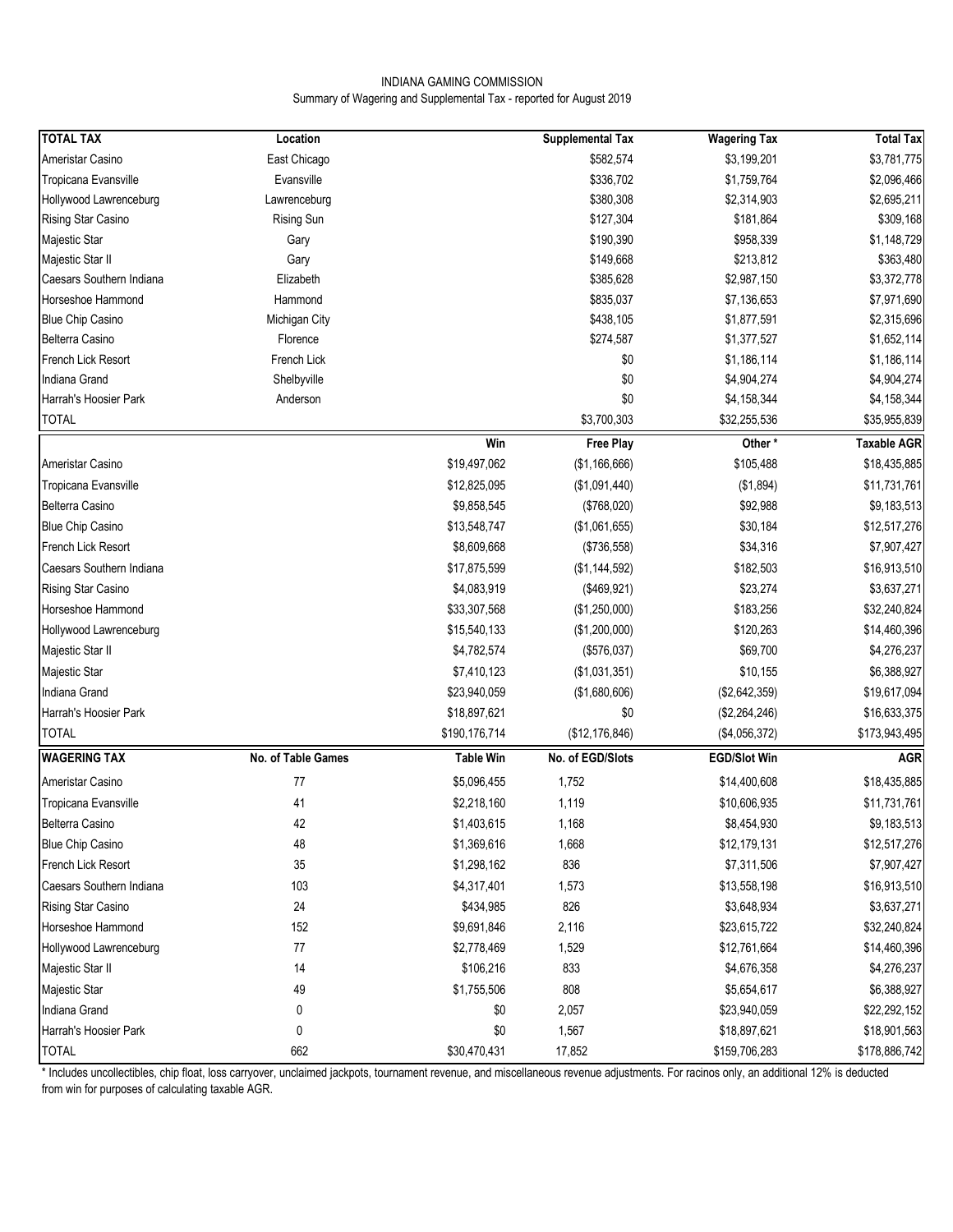### INDIANA GAMING COMMISSION

YTD Summary - as of August 2019

| YEAR TO DATE              | <b>YTD Supplemental Tax</b> | <b>YTD Wagering Tax</b> | <b>YTD Total Tax</b> |
|---------------------------|-----------------------------|-------------------------|----------------------|
| Ameristar Casino          | \$1,064,173                 | \$5,485,272             | \$6,549,445          |
| Tropicana Evansville      | \$662,303                   | \$3,461,514             | \$4,123,817          |
| Hollywood Lawrenceburg    | \$734,214                   | \$4,333,373             | \$5,067,587          |
| Rising Star Casino        | \$247,648                   | \$353,783               | \$601,431            |
| Majestic Star             | \$385,734                   | \$1,941,616             | \$2,327,350          |
| Majestic Star II          | \$291,491                   | \$416,415               | \$707,906            |
| Caesars Southern Indiana  | \$775,256                   | \$5,550,494             | \$6,325,750          |
| Horseshoe Hammond         | \$1,651,637                 | \$12,192,443            | \$13,844,080         |
| <b>Blue Chip Casino</b>   | \$861,148                   | \$3,690,634             | \$4,551,782          |
| <b>Belterra Casino</b>    | \$550,227                   | \$2,760,335             | \$3,310,562          |
| <b>French Lick Resort</b> | \$0                         | \$2,307,886             | \$2,307,886          |
| Indiana Grand             | \$0                         | \$10,324,910            | \$10,324,910         |
| Harrah's Hoosier Park     | \$0                         | \$8,293,137             | \$8,293,137          |
| <b>TOTAL</b>              | \$7,223,831                 | \$61,111,815            | \$68,335,646         |
| <b>YTD DEDUCTIONS</b>     |                             |                         | <b>YTD Free Play</b> |
| Ameristar Casino          |                             |                         | (\$2,333,332)        |
| Tropicana Evansville      |                             |                         | (\$2,096,560)        |
| <b>Belterra Casino</b>    |                             |                         | (\$1,525,238)        |
| <b>Blue Chip Casino</b>   |                             |                         | (\$2,215,340)        |
| <b>French Lick Resort</b> |                             |                         | (\$1,540,878)        |
| Caesars Southern Indiana  |                             |                         | (\$2,341,662)        |
| <b>Rising Star Casino</b> |                             |                         | (\$991,966)          |
| Horseshoe Hammond         |                             |                         | (\$2,500,000)        |
| Hollywood Lawrenceburg    |                             |                         | (\$2,400,000)        |
| Majestic Star II          |                             |                         | (\$1,414,032)        |
| <b>Majestic Star</b>      |                             |                         | (\$2,206,901)        |
| <b>Indiana Grand</b>      |                             |                         | (\$1,680,606)        |
| Harrah's Hoosier Park     |                             |                         | \$0                  |
|                           |                             |                         |                      |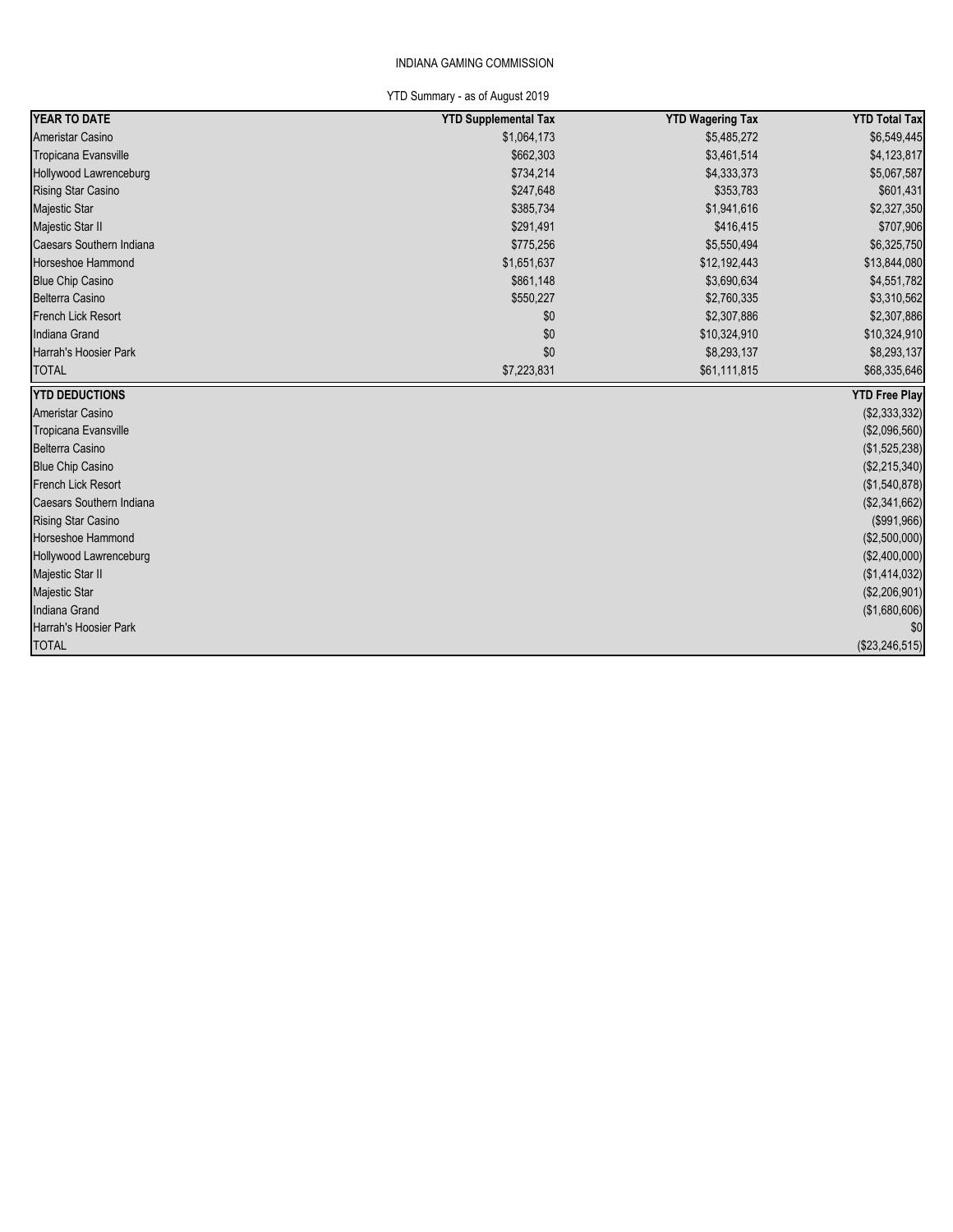# SUMMARY OF TABLE GAME ACTIVITY - As reported for August 2019

|                      |                         | NORTHERN LICENSEES      |                          |                      |                         |
|----------------------|-------------------------|-------------------------|--------------------------|----------------------|-------------------------|
| <b>UNITS*</b>        | <b>Ameristar Casino</b> | <b>Blue Chip Casino</b> | <b>Horseshoe Hammond</b> | <b>Majestic Star</b> | <b>Majestic Star II</b> |
| <b>Baccarat</b>      | 23                      | 2                       | 32                       | 12                   | N/A                     |
| <b>Big Six</b>       | N/A                     | N/A                     | 3                        | N/A                  | N/A                     |
| Blackjack            | 29                      | 23                      | 40                       | 27                   | N/A                     |
| Craps                | 5                       | 4                       | 9                        | 3                    | N/A                     |
| Non Traditional      | N/A                     | N/A                     | 1                        | N/A                  | N/A                     |
| Poker - House Banked | 14                      | 7                       | 23                       | 4                    | N/A                     |
| Poker Room           | N/A                     | 8                       | 34                       | N/A                  | 14                      |
| Roulette             | 6                       | 4                       | 10                       | 3                    | N/A                     |
| <b>TOTAL</b>         | 77                      | 48                      | 152                      | 49                   | 14                      |
| <b>DROP</b>          | <b>Ameristar Casino</b> | <b>Blue Chip Casino</b> | <b>Horseshoe Hammond</b> | <b>Majestic Star</b> | <b>Majestic Star II</b> |
| Baccarat             | \$12,703,844            | \$565,504               | \$17,725,182             | \$4,109,989          | N/A                     |
| <b>Big Six</b>       | N/A                     | N/A                     | \$95,973                 | N/A                  | N/A                     |
| Blackjack            | \$7,019,777             | \$3,088,410             | \$10,135,929             | \$2,876,043          | N/A                     |
| Craps                | \$2,229,716             | \$1,332,339             | \$4,346,923              | \$880,657            | N/A                     |
| Non Traditional      | N/A                     | N/A                     | \$0                      | N/A                  | N/A                     |
| Poker - House Banked | \$1,639,113             | \$1,387,539             | \$5,032,874              | \$224,400            | N/A                     |
| Poker Room           | N/A                     | \$52,731                | \$768,805                | N/A                  | \$106,216               |
| Roulette             | \$2,018,316             | \$691,421               | \$3,484,447              | \$350,861            | N/A                     |
| <b>TOTAL</b>         | \$25,610,766            | \$7,117,944             | \$41,590,133             | \$8,441,950          | \$106,216               |
| <b>WIN</b>           | <b>Ameristar Casino</b> | <b>Blue Chip Casino</b> | Horseshoe Hammond        | <b>Majestic Star</b> | <b>Majestic Star II</b> |
| Baccarat             | \$2,530,031             | \$71,117                | \$3,153,508              | \$864,292            | N/A                     |
| <b>Big Six</b>       | N/A                     | N/A                     | \$41,574                 | N/A                  | N/A                     |
| Blackjack            | \$1,232,370             | \$525,999               | \$2,348,194              | \$422,761            | N/A                     |
| Craps                | \$524,342               | \$236,633               | \$1,149,761              | \$330,268            | N/A                     |
| Non Traditional      | N/A                     | N/A                     | \$0                      | N/A                  | N/A                     |
| Poker - House Banked | \$423,974               | \$354,190               | \$1,259,103              | \$64,496             | N/A                     |
| Poker Room           | N/A                     | \$52,731                | \$768,805                | N/A                  | \$106,216               |
| Roulette             | \$385,739               | \$128,946               | \$970,902                | \$73,689             | N/A                     |
| <b>TOTAL</b>         | \$5,096,456             | \$1,369,616             | \$9,691,847              | \$1,755,506          | \$106,216               |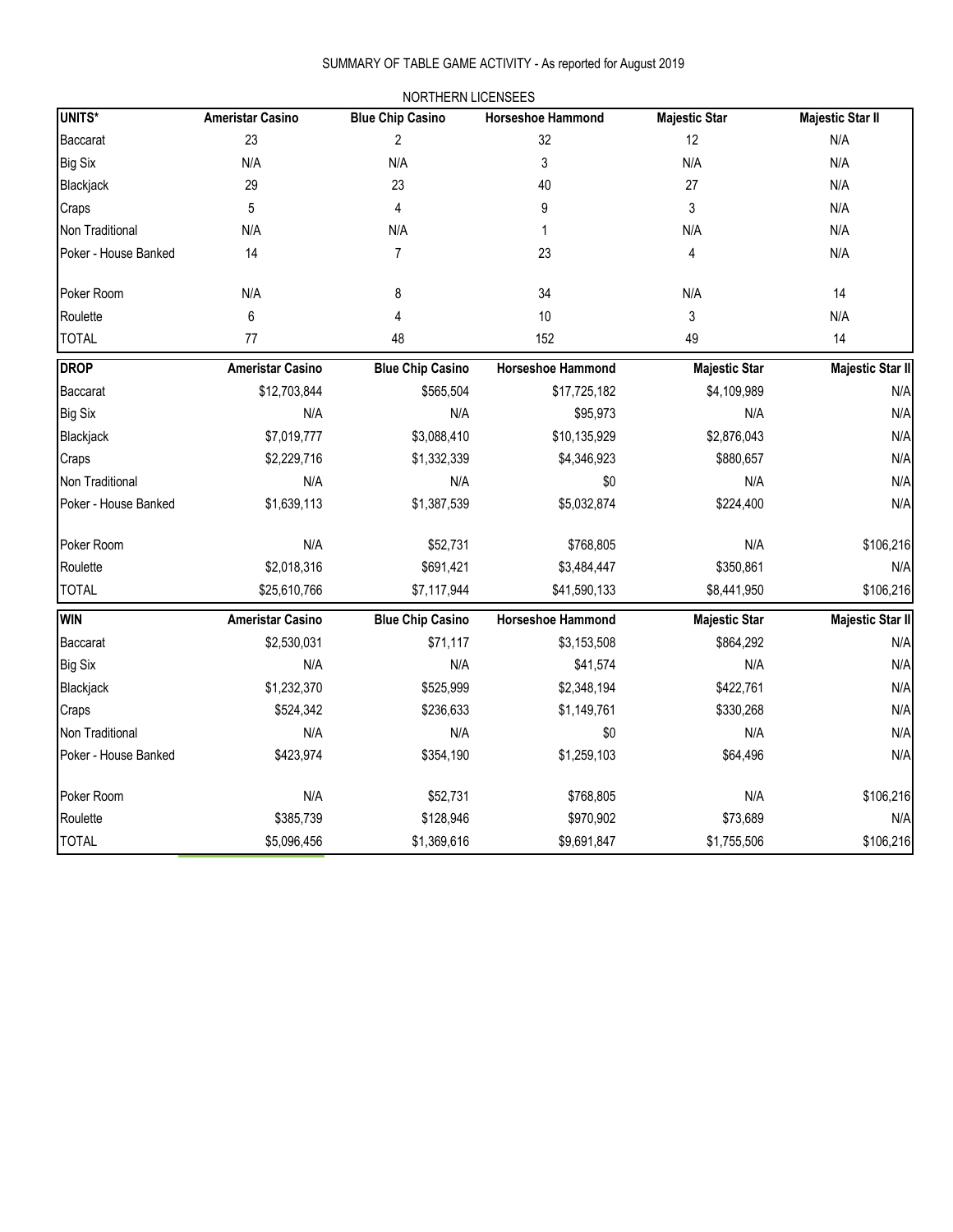### SUMMARY OF TABLE GAME ACTIVITY - As reported for August 2019

|                         |                        | SOUTHERN LICENSEES                 |                           |                                           |                           |                             |
|-------------------------|------------------------|------------------------------------|---------------------------|-------------------------------------------|---------------------------|-----------------------------|
| UNITS*                  | <b>Belterra Casino</b> | <b>Caesars Southern</b><br>Indiana | <b>French Lick Resort</b> | <b>Hollywood Lawrenceburg</b>             | <b>Rising Star Casino</b> | <b>Tropicana Evansville</b> |
| <b>Baccarat</b>         | $\mathbf{1}$           | $\overline{4}$                     | $\mathbf{1}$              | $\mathbf 5$                               | N/A                       | $\overline{c}$              |
| <b>Big Six</b>          | N/A                    | N/A                                | N/A                       | N/A                                       | N/A                       | N/A                         |
| Blackjack               | 20                     | 45                                 | 23                        | 35                                        | 16                        | 18                          |
| Craps                   | 5                      | 5                                  | 3                         | 5                                         | $\overline{2}$            | 3                           |
| Non Traditional         | N/A                    | N/A                                | N/A                       | N/A                                       | N/A                       | N/A                         |
| Poker - House<br>Banked | 10                     | 13                                 | 5                         | $\overline{7}$                            | 5                         | $\overline{7}$              |
| Poker Room              | 3                      | 30                                 | N/A                       | 19                                        | N/A                       | 8                           |
| Roulette                | 3                      | 6                                  | 3                         | 6                                         | $\mathbf{1}$              | 3                           |
| <b>TOTAL</b>            | 42                     | 103                                | 35                        | 77                                        | 24                        | 41                          |
| <b>DROP</b>             | <b>Belterra Casino</b> | <b>Caesars Southern</b><br>Indiana |                           | French Lick Resort Hollywood Lawrenceburg | <b>Rising Star Casino</b> | <b>Tropicana Evansville</b> |
| <b>Baccarat</b>         | \$80,715               | \$2,793,504                        | \$3,700                   | \$415,859                                 | N/A                       | \$657,797                   |
| <b>Big Six</b>          | N/A                    | N/A                                | N/A                       | N/A                                       | N/A                       | N/A                         |
| Blackjack               | \$3,238,392            | \$6,958,615                        | \$3,450,640               | \$7,092,280                               | \$1,200,167               | \$4,060,007                 |
| Craps                   | \$1,576,175            | \$2,657,178                        | \$1,159,238               | \$1,518,976                               | \$822,513                 | \$1,342,951                 |
| Non Traditional         | N/A                    | N/A                                | N/A                       | N/A                                       | N/A                       | N/A                         |
| Poker - House<br>Banked | \$1,258,580            | \$2,828,947                        | \$1,206,343               | \$1,012,154                               | \$542,750                 | \$1,326,023                 |
| Poker Room              | \$17,018               | \$266,542                          | N/A                       | \$55,070                                  | N/A                       | \$200,301                   |
| Roulette                | \$460,300              | \$1,405,461                        | \$390,195                 | \$716,758                                 | \$113,894                 | \$956,150                   |
| <b>TOTAL</b>            | \$6,631,180            | \$16,910,247                       | \$6,210,116               | \$10,811,097                              | \$2,679,324               | \$8,543,229                 |
| <b>WIN</b>              | <b>Belterra Casino</b> | <b>Caesars Southern</b><br>Indiana |                           | French Lick Resort Hollywood Lawrenceburg | <b>Rising Star Casino</b> | <b>Tropicana Evansville</b> |
| <b>Baccarat</b>         | \$3,790                | \$666,583                          | \$1,026                   | \$79,867                                  | N/A                       | \$87,329                    |
| <b>Big Six</b>          | N/A                    | N/A                                | N/A                       | N/A                                       | N/A                       | N/A                         |
| Blackjack               | \$522,680              | \$1,526,175                        | \$741,622                 | \$1,833,799                               | \$77,026                  | \$953,498                   |
| Craps                   | \$316,026              | \$593,224                          | \$188,478                 | \$315,768                                 | \$298,446                 | \$260,498                   |
| Non Traditional         | N/A                    | N/A                                | N/A                       | N/A                                       | N/A                       | N/A                         |
| Poker - House<br>Banked | \$421,879              | \$901,621                          | \$277,147                 | \$284,992                                 | \$11,052                  | \$464,513                   |
| Poker Room              | \$17,014               | \$266,542                          | N/A                       | \$55,070                                  | N/A                       | \$200,301                   |
| Roulette                | \$122,226              | \$363,255                          | \$89,890                  | \$208,973                                 | \$48,461                  | \$252,022                   |
| <b>TOTAL</b>            | \$1,403,615            | \$4,317,400                        | \$1,298,163               | \$2,778,469                               | \$434,985                 | \$2,218,161                 |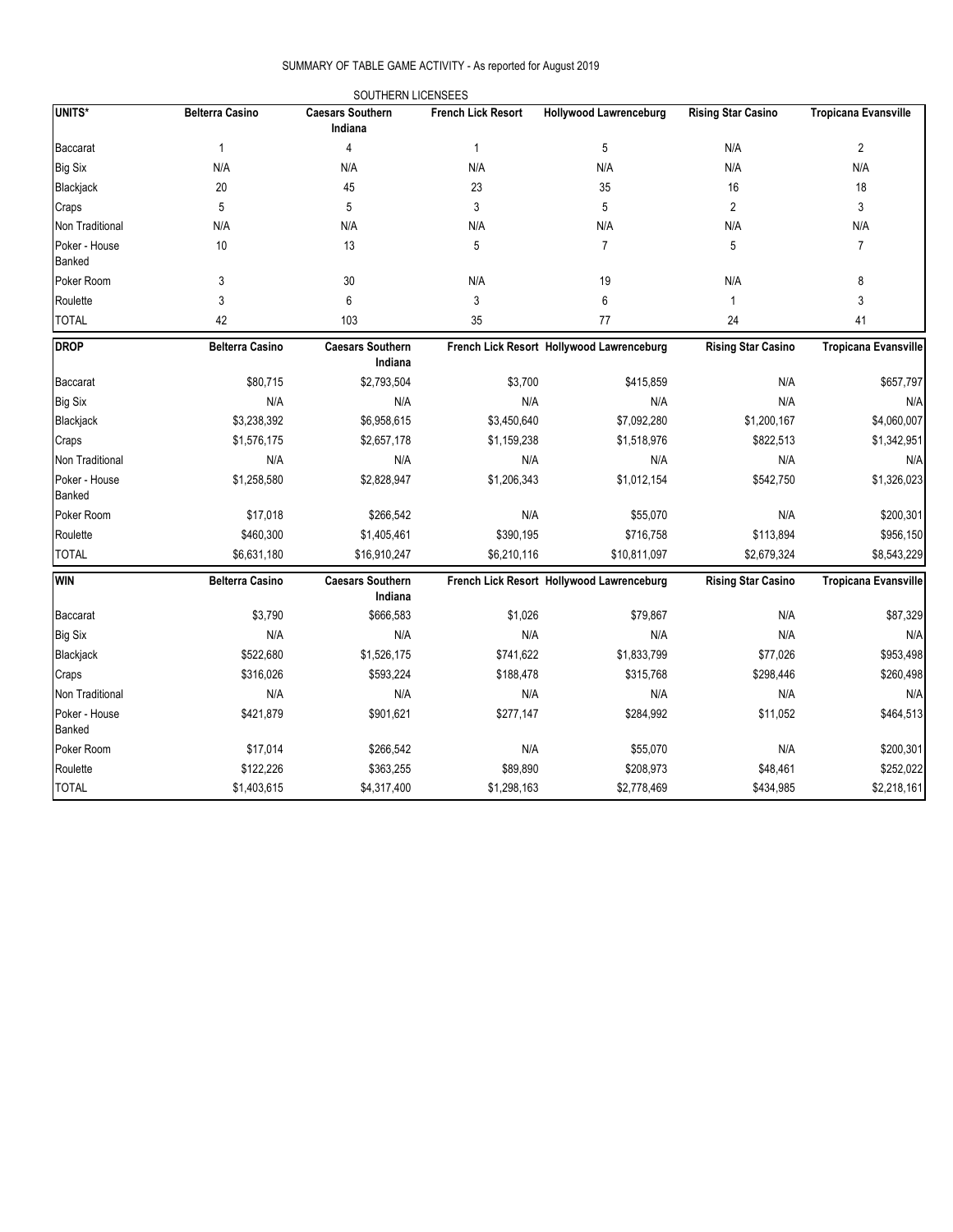# SUMMARY OF TABLE GAME ACTIVITY - As reported for August 2019

|--|

| UNITS*               | Harrah's Hoosier Park        | <b>Indiana Grand</b> |
|----------------------|------------------------------|----------------------|
| Baccarat             | N/A                          | N/A                  |
| <b>Big Six</b>       | N/A                          | N/A                  |
| Blackjack            | N/A                          | N/A                  |
| Craps                | N/A                          | N/A                  |
| Non Traditional      | N/A                          | N/A                  |
| Poker - House Banked | N/A                          | N/A                  |
| Poker Room           | N/A                          | N/A                  |
| Roulette             | N/A                          | N/A                  |
| <b>TOTAL</b>         | 0                            | 0                    |
| <b>DROP</b>          | <b>Harrah's Hoosier Park</b> | <b>Indiana Grand</b> |
| Baccarat             | N/A                          | N/A                  |
| <b>Big Six</b>       | N/A                          | N/A                  |
| Blackjack            | N/A                          | N/A                  |
| Craps                | N/A                          | N/A                  |
| Non Traditional      | N/A                          | N/A                  |
| Poker - House Banked | N/A                          | N/A                  |
| Poker Room           | N/A                          | N/A                  |
| Roulette             | N/A                          | N/A                  |
| <b>TOTAL</b>         | \$0                          | \$0                  |
| <b>WIN</b>           | <b>Harrah's Hoosier Park</b> | <b>Indiana Grand</b> |
| Baccarat             | N/A                          | N/A                  |
| <b>Big Six</b>       | N/A                          | N/A                  |
| Blackjack            | N/A                          | N/A                  |
| Craps                | N/A                          | N/A                  |
| Non Traditional      | N/A                          | N/A                  |
| Poker - House Banked | N/A                          | N/A                  |
| Poker Room           | N/A                          | N/A                  |
| Roulette             | N/A                          | N/A                  |
| <b>TOTAL</b>         | \$0                          | \$0                  |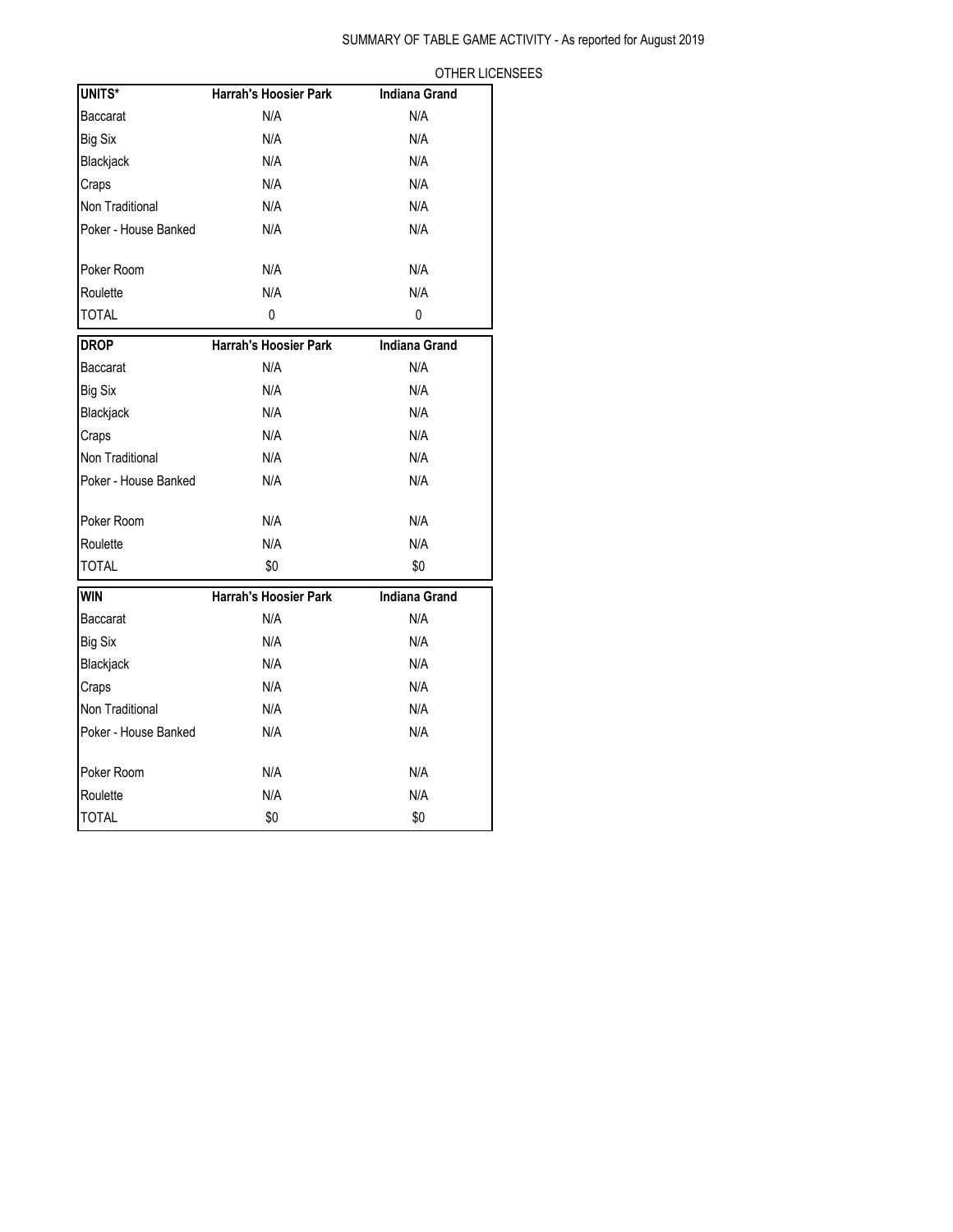### SUMMARY OF EGD ACTIVITY - As reported for August 2019

| UNITS*         | <b>Ameristar Casino</b> | <b>Majestic Star</b> | Majestic Star II | <b>Horseshoe Hammond</b> | <b>Blue Chip Casino</b> |
|----------------|-------------------------|----------------------|------------------|--------------------------|-------------------------|
| <b>TOTAL</b>   | .752                    | 808                  | 833              | 2.116                    | 1.668                   |
| <b>COIN IN</b> | <b>Ameristar Casino</b> | <b>Majestic Star</b> | Majestic Star II | <b>Horseshoe Hammond</b> | <b>Blue Chip Casino</b> |
| <b>TOTAL</b>   | \$142,321,333           | \$56,171,278         | \$45,299,939     | \$233.702.561            | \$142,747,108           |
| <b>WIN</b>     | <b>Ameristar Casino</b> | <b>Majestic Star</b> | Majestic Star II | <b>Horseshoe Hammond</b> | <b>Blue Chip Casino</b> |
| <b>TOTAL</b>   | \$14,400,608            | \$5,654,617          | \$4,676,358      | \$23,615,722             | \$12,179,131            |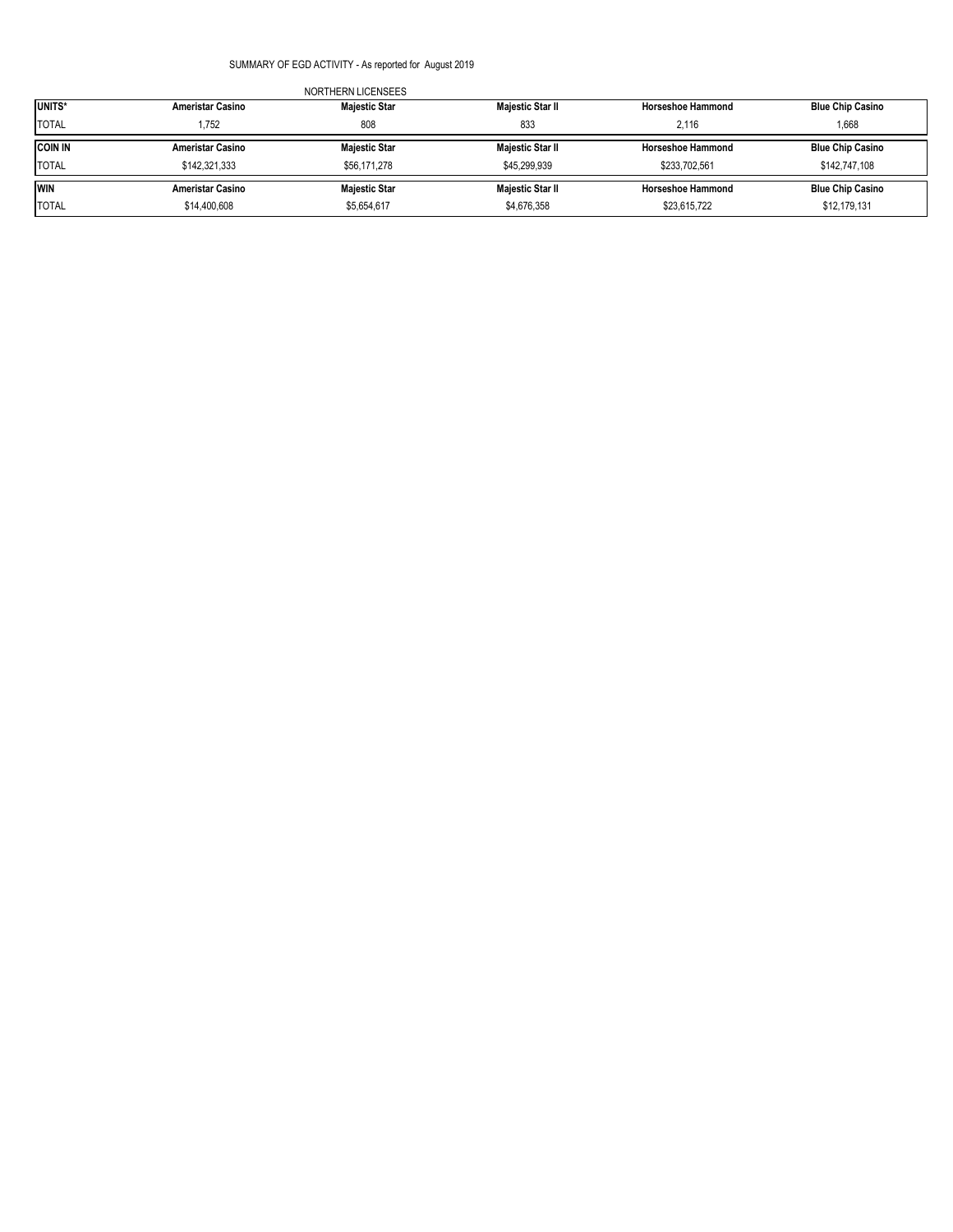### SUMMARY OF EGD ACTIVITY - As reported for August 2019

|                    |                             | SOUTHERN LICENSEES            |                           |                                 |                        |                           |
|--------------------|-----------------------------|-------------------------------|---------------------------|---------------------------------|------------------------|---------------------------|
| UNITS <sup>*</sup> | <b>Tropicana Evansville</b> | <b>Hollywood Lawrenceburg</b> | <b>Rising Star Casino</b> | Caesars Southern Indiana        | <b>Belterra Casino</b> | <b>French Lick Resort</b> |
| <b>TOTAL</b>       | 1,119                       | 1.529                         | 826                       | 1.573                           | 1.168                  | 836                       |
| <b>COIN IN</b>     | <b>Tropicana Evansville</b> | Hollywood Lawrenceburg        | <b>Rising Star Casino</b> | <b>Caesars Southern Indiana</b> | <b>Belterra Casino</b> | <b>French Lick Resort</b> |
| <b>TOTAL</b>       | \$103,349,446               | \$128,317,168                 | \$44,190,226              | \$139.021.041                   | \$85,070,107           | \$83,487,931              |
| <b>WIN</b>         | <b>Tropicana Evansville</b> | <b>Hollywood Lawrenceburg</b> | <b>Rising Star Casino</b> | <b>Caesars Southern Indiana</b> | <b>Belterra Casino</b> | <b>French Lick Resort</b> |
| <b>TOTAL</b>       | \$10,606,935                | \$12,761,664                  | \$3,648,934               | \$13,558,198                    | \$8,454,930            | \$7,311,506               |